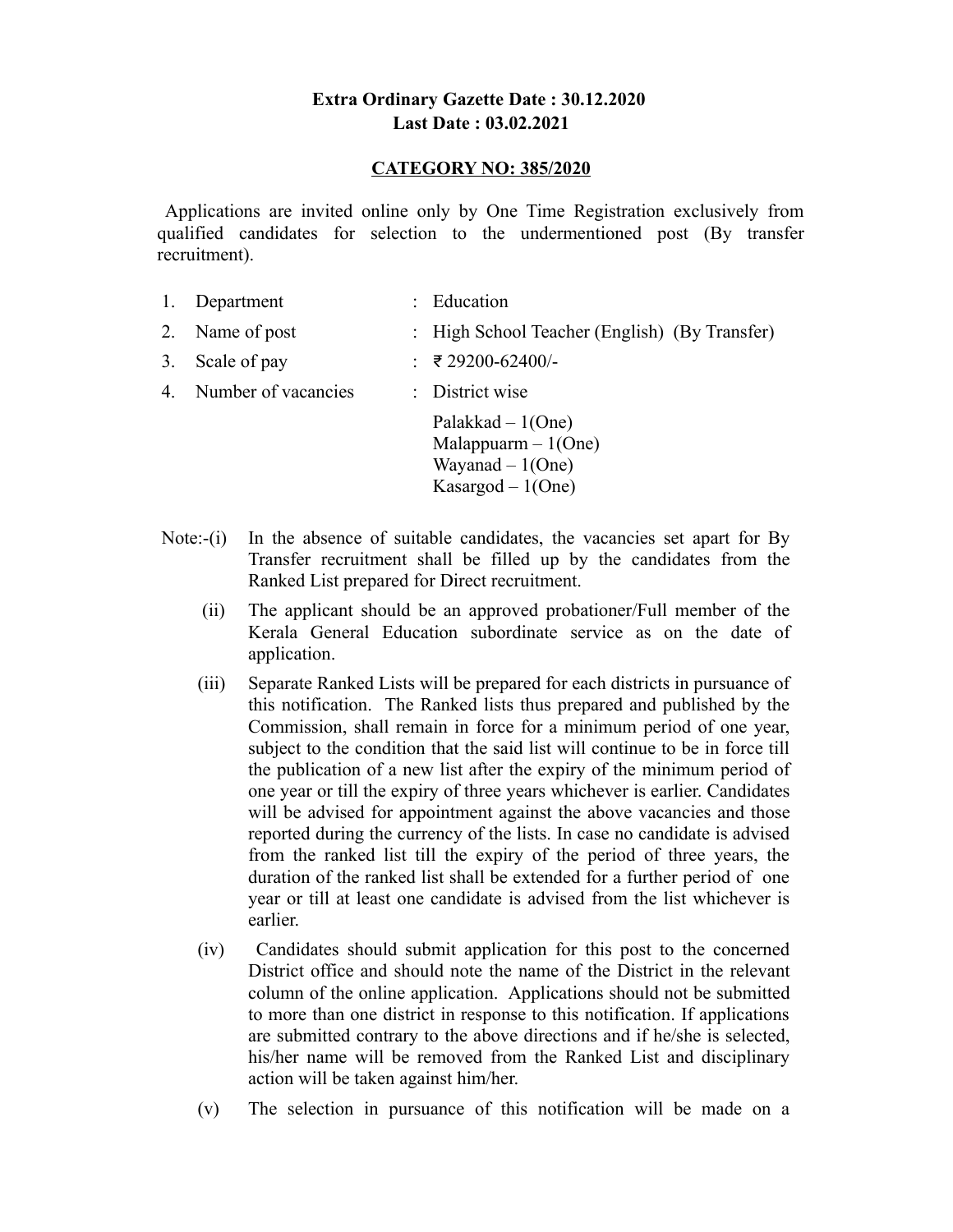revenue district basis, subject to the special conditions laid down in G.O. (Ms)No.154/71/PD dated, 27.05.1971. A candidate advised for appointment in one revenue district from the Ranked List prepared is not eligible for transfer to another district unless he/she completes five years continuous service from the date of commencement of service in the former district. Even if transfer is allowed after five years, it will be subject to the rules in G.O(MS)No.4/61/PD, dated 02.1.1961. Candidates already in Government service holding the same post in any one district are prohibited from applying again for this post, but they can apply to higher posts when notified.

- (vi) The rules regarding the reservation of appointment contemplated in Rules 14 to 17 in Part II of the KS & SSR are not applicable to recruitment by transfer.
- 5. Method of appointment : Recruitment by transfer from among the employees who have completed the prescribed service and are working as Clerk/Typist/Attender/ Office Attendant in General Education Department
- 6. Age Limit : Not applicable.
- 7. Qualifications:-
	- 1) A Bachelors Degree or post Graduate Degree in English language and literature.
	- 2) B.Ed/B.T/L.T with English as optional subject conferred or recognized by any of the Universities in Kerala.
	- 3)Must have passed the Kerala Teacher Eligibility Test (K-TET) for this post conducted by the Government of Kerala

**Exemption**: Candidates who have qualified CTET/NET/SET/M.Phil/Ph.D in the respective subjects and M.Ed. in any subject are exempted from acquiring TET (G.O. (P) No. 145/16/G.Edn. Dated 30.08.16 , G.O. (P) No. 206/16/G.Edn. Dated 08.12.2016 and G.O. (P) No. 15/2020/G.Edn. Dated 09.10.2020).

- Note: M.Phil in the concerned subject be the one awarded by any of the Universities in Kerala or recognised as equivalent by any of the Universities in Kerala.
	- 2)

 3) 2135/2019/G Edn dated 04.06.2019) The candidates who have acquired BA .Ed Integrated course (Social Studies , English) conducted by the Regional Institute Of Education in Mysore are also eligible to apply for the post. (G.O) (Rt) No.

> The employees of the General Education Department who entered in service before 31.03.2012 and have completed the prescribed period of service as Clerk/Typist/Attender/Office Attendant are exempted from acquiring KTET qualification.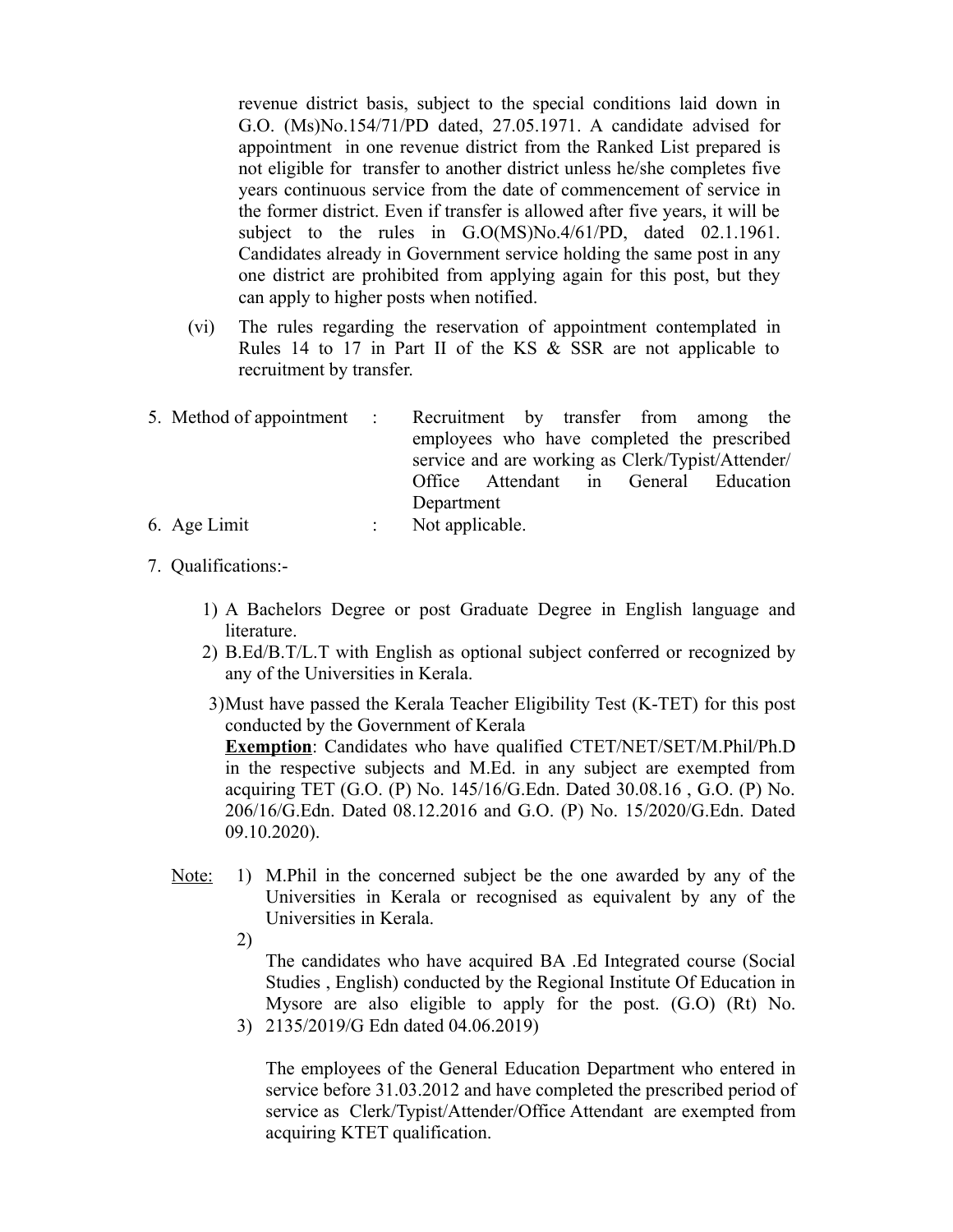4)Service as Clerk/Typist/Attender/Office Attendant in the General Education Department with not less than 5 years as on the date of application.

KS & SSR part II Rule 10 a (ii) is applicable for selection to this post. Candidates claiming equivalent qualification should produce relevant Government orders during verification to prove that the qualification claimed is equivalent to the prescribed qualification for the post.

Note: Documents to prove qualification, date of birth and service have to be produced as and when called for. Candidates should obtain a Service Certificate (in original) in the form prescribed below from the Head of Office/Department and produce as and when called for.

### SERVICE CERTIFICATE

| 1 | Name of candidate                                                                         |  |
|---|-------------------------------------------------------------------------------------------|--|
| 2 | Name of post held by the applicant with scale of pay                                      |  |
| 3 | Name of the Department in which now working                                               |  |
| 4 | Name of the Subordinate service to which the applicant<br>belongs                         |  |
| 5 | Date of commencement of service and date of<br>commencement of probation                  |  |
| 6 | Whether the applicant is an approved probationer or<br>full member of the service         |  |
|   | Community & Religion as entered in the Service<br>Records (in the case of SC/ST/OBC only) |  |

#### SERVICE PARTICULARS

| S <sub>1</sub><br>N <sub>o</sub> | Name of post<br>held | Period          |  | Length of service |       |      | Date of<br>declaration<br>of Probation |
|----------------------------------|----------------------|-----------------|--|-------------------|-------|------|----------------------------------------|
|                                  |                      | From $\vert$ To |  | Year              | Month | Days |                                        |
|                                  |                      |                 |  |                   |       |      |                                        |
|                                  | <b>Total Service</b> |                 |  |                   |       |      |                                        |

 Certified that the above details in respect of Shri/Smt …............................ who is an Approved Probationer/Full member of the ...............................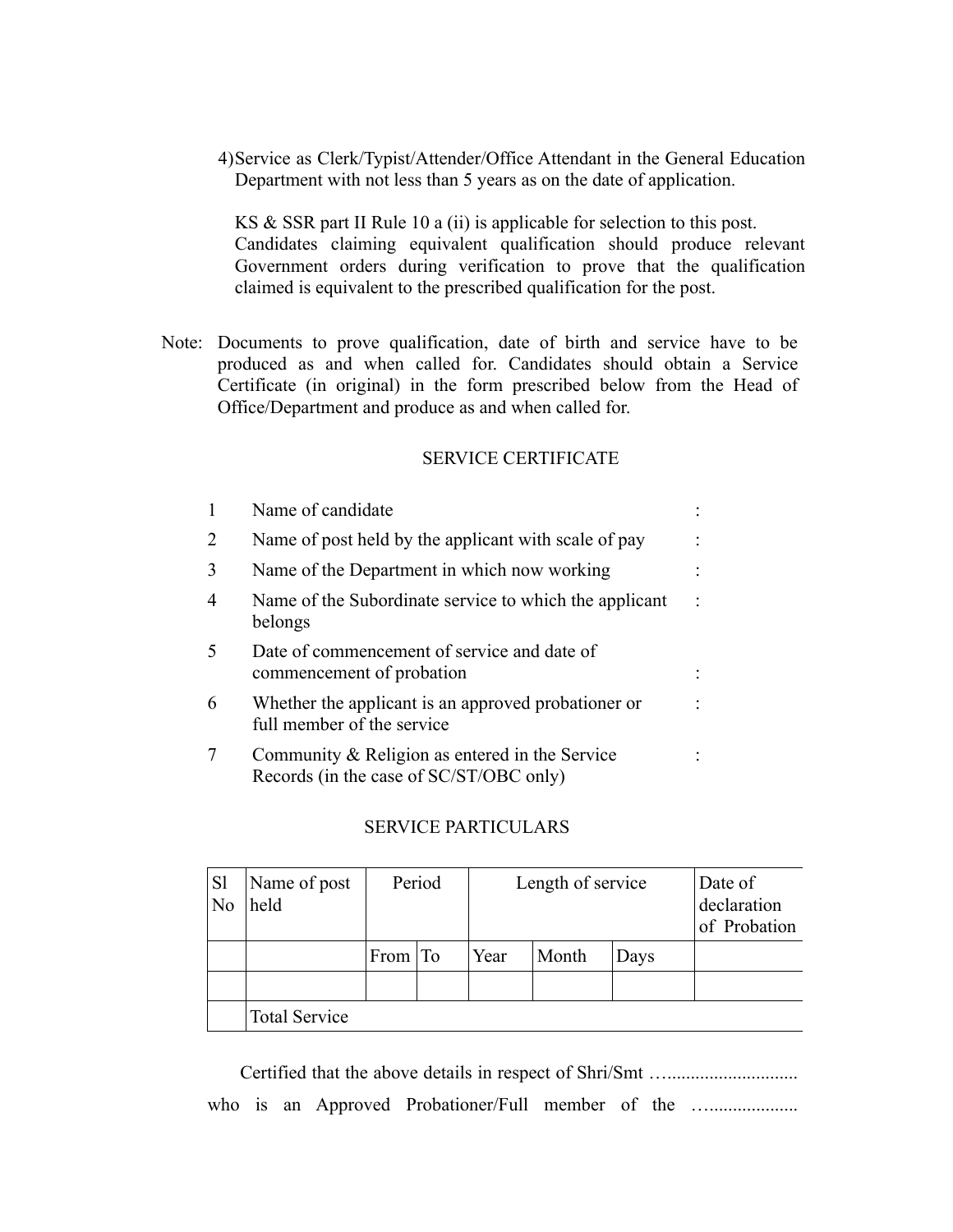subordinate service have been verified by me with service particulars as given in the Service Book of the Candidate and that they are found correct. Also certified that Shri/Smt …................... is eligible to apply for the post of High School Teacher (English) - By Transfer as per the provisions contained in Rule 2 (13) of Part I, KS & SS Rule 1958.

Place : Signature Date : Name & Designation of the Head of Office

(Office Seal)

8 Last date of receipt of applications : **03.02.2021** Wednesday upto 12 midnight.

## 9 **Method of submitting Applications**

Candidates must register as per ONE TIME REGISTRATION with the official Website of Kerala Public Service Commission www.keralapsc.gov.in before applying for the post. Candidates who have registered can apply by logging on to their profile using their User-ID and Password. Candidates must click on the 'Apply Now' button of the respective posts in the Notification Link to apply for a post. The photograph uploaded should be taken after 31.12.2010. Name of the candidate and the date of photograph taken should be printed legibly at the bottom portion. The photograph once uploaded meeting all requirements shall be valid for 10 years from the date of uploading. There is no change in other instructions regarding the uploading of photographs. No application fee is required. Candidates are responsible for the correctness of the personal information and secrecy of password. Before the final submission of the application on the profile candidates must ensure correctness of the information in their profile. They must quote the User-ID for further communication with the Commission. Application submitted is provisional and cannot be deleted or altered after submission. **Candidates are advised to keep a printout or soft copy of the online application for future reference. Candidates can take the printout of the application by clicking on the link 'My application' in their profile. All correspondences with the Commission regarding the application should be accompanied with the print out of the application.** The application will be summarily rejected if non-compliance with the notification is found in due course of processing. Original documents to prove qualification, experience, age. Community etc. have to be produced as and when called for.

10. Address to which applications are to be sent : [www.keralapsc.g](http://www.keralapsc.org/)ov.in.